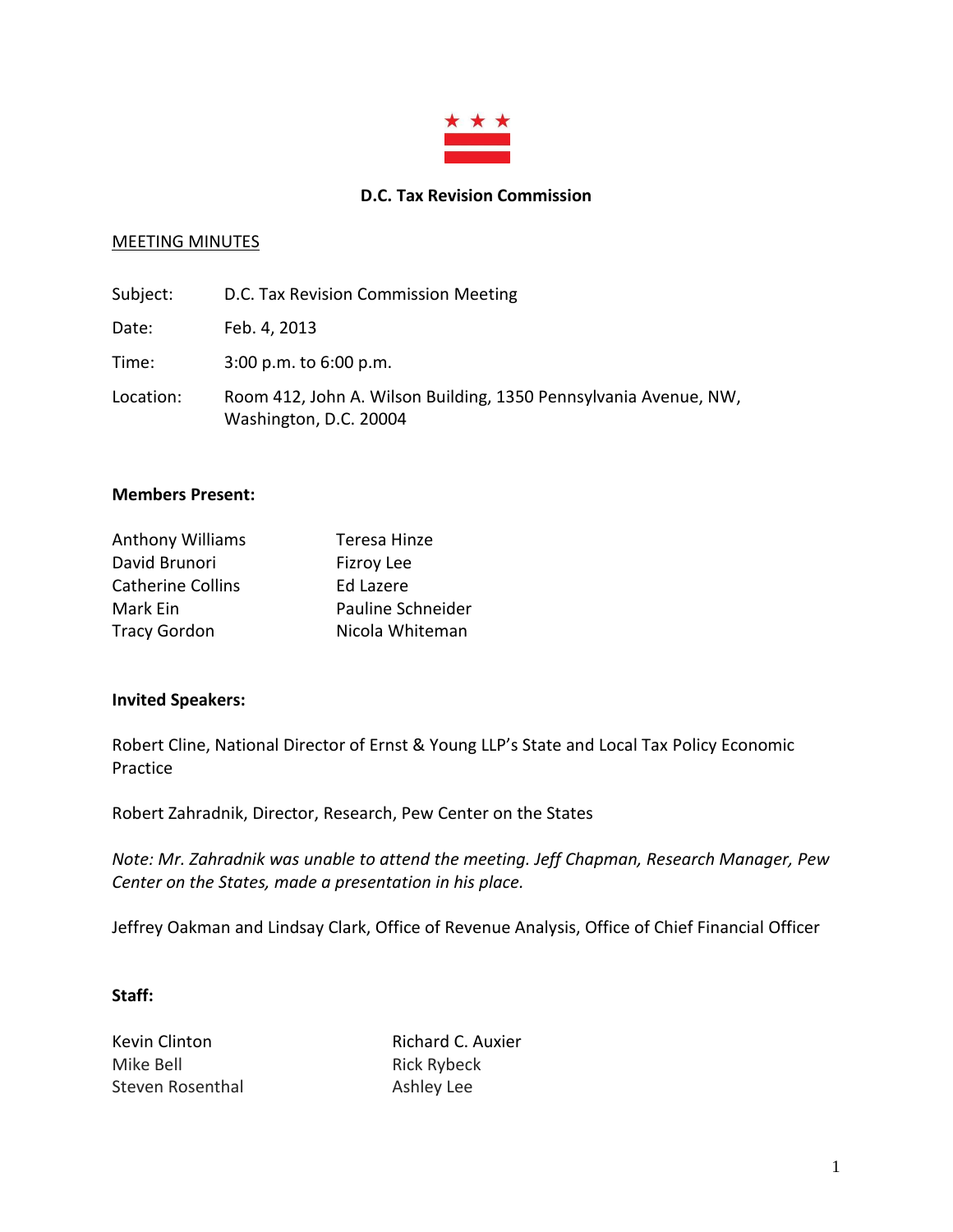## **I. Call to Order (Commission Chairman)**

Mr. Anthony Williams, Chairman of the D.C. Tax Revision Commission (the "Commission"), called the meeting to order. At the outset of the meeting, Mr. Williams asked that the meeting's agenda be amended so that an invited speaker, Councilmember Jack Evans, be allowed to address the Commission on the recent announcement of a \$400 million budget surplus in the District of Columbia.

### **II. Testimony of Councilmember Jack Evans**

Mr. Evans opened his comments by congratulating and commending the members of the Commission for dedicating their time and service to the cause of improving the District's tax code, and stated that he is looking forward to the Commission's recommendations. After thanking the members for giving him the opportunity to address the meeting, Mr. Evans announced that he was in attendance to announce the city's \$400 million budget surplus. Mr. Evans noted that he remembered a time when audits of the District's finances were not so transparent and encouraging, and stated that the city owed a great deal of gratitude to Mr. Williams for his service—including as both chief financial officer and mayor—to the city. The councilmember then added that he and other city officials will soon be meeting with representatives on Wall Street, with the good fiscal news in hand, about improving the District's bond rating; hopefully achieving a long-desired AAA rating. He tied these comments to his personal commitment to dedicating the surplus to the city's fund balance, which he stated is not as large as it needs to be, and not additional government spending.

Mr. Evans then asked to place a few issues before the Commission for their consideration. The first was a report from the *Wall Street Journal* highlighting the efforts of policymakers in other states who are seeking to eliminate state income taxes. Mr. Evans, citing the report, asserted that states without an income tax saw greater economic growth than those with an income tax and that the District should therefore consider lowering its income tax rates. The second issue, also coming from the *Wall Street Journal*, were details of Minnesota's effort to collect taxes from residents (mostly seniors) who live in one state but also keep a second residence—and then pay their taxes in—in another lower-tax state. Mr. Evans said the District is home to many such residents and the city should discover means for collecting taxes from such individuals. Finally, Mr. Evans described recent media reports detailing how California Gov. Jerry Brown is using additional tax revenue to pay down debts rather than for more government spending. The councilmember stated that this was a model that D.C. should follow. Wrapping up his comments, Mr. Evans asked that the Commission to specifically address four relevant issues: 1) lowering the sales tax rate to both keep the rate competitive with surrounding jurisdictions and maintain a pledge the Council made about "sun setting" a recent rate increase; 2) lowering the income tax rate so that the city "stops taking [revenue] when it does not need it;" 3) addressing the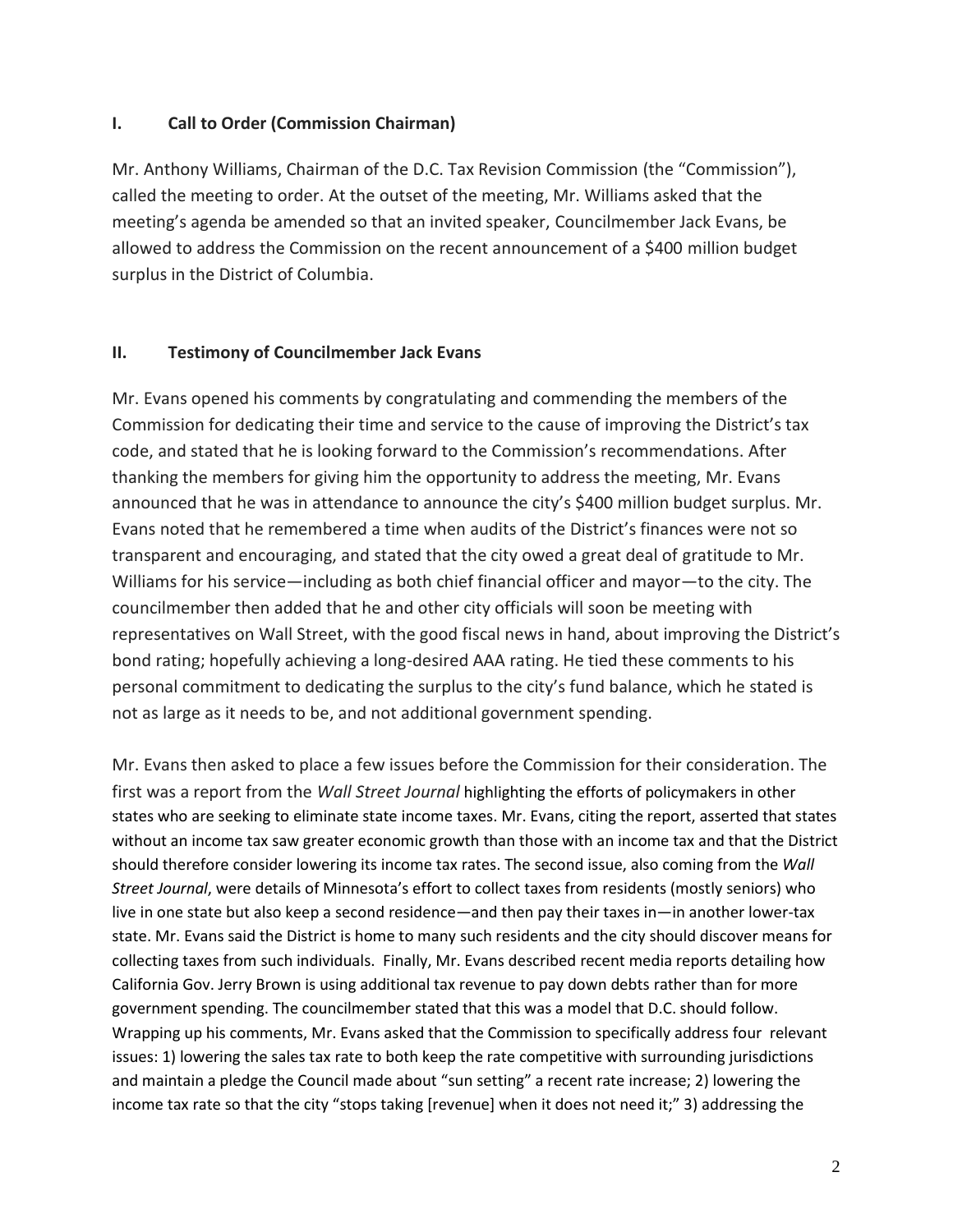city's high estate tax that prompts high-income residents to leave the city before dying; and 4) addressing taxes on municipal bonds, specifically out-of-state bonds.

After the completion of Mr. Evans' testimony, Mr. Williams asked the councilmember for a reaction to evidence that the District has a greater need for government services than Virginia, and therefore must collect more in taxes than its neighboring state. Mr. Evans stated that the city's budget has increased in recent years even as its "needs population" has not changed, demonstrating budget growth that is not tied to such public services. He stated that he is for government spending that helps such groups but that he still feels that the city must spend its resources more efficiently and do so with corresponding lower tax rates. He also stated that lower tax rates will engender greater economic growth and therefore more tax revenue. Mr. Mark Ein followed up these thoughts with a question about whether the city was reaching a "tipping point," where its tax burden will drive residents out of the city. Furthermore, he asked if what the District's tax system would look like if Mr. Evans could construct such a hypothetical system from scratch, with specific attention to corporate taxes. Mr. Evans responded that his concern is not primarily with residents leaving the city but rather with new families deciding to move to other jurisdictions (specifically Northern Virginia) over the District as a result of higher tax burdens. He also stated that if he were designing a tax system it would look like Virginia's, with more competitive tax rates and with a higher business ranking. Finally, he said that the city's high corporate income tax rate is a disincentive for businesses considering locating in the District but that any discussion of business taxes must also include the unincorporated business tax and property taxes on commercial property.

Mr. Williams then thanked the councilmember for his time and testimony and asked that the Commission now return to the official agenda.

# **III. Approval of Minutes**

The minutes from the Jan. 7, 2013 Commission meeting were approved without amendment.

# **IV. Presentation: Competitiveness of State Tax Systems**

Mr. Williams welcomed Mr. Robert Cline, of Ernst & Young, to present the findings of his organization's research on the competitiveness of state tax systems. Mr. Cline, who noted he is a resident of D.C., began his remarks by stating that his presentation was based on the work of 10 years of research into state and local taxes, and that most of its emphasis is on business taxes such as corporate income taxes, commercial property taxes, net-worth taxes, gross receipts taxes and sales taxes. Mr. Cline then asserted that the District collects \$3.3 billion in business taxes and that this equates to 4.9% of the city's economic production. He added that this tax-to-economy ratio is roughly equal to the average across the 50 states. The city's business taxes, however, contribute 60% of all tax revenue in D.C., and this ratio is relatively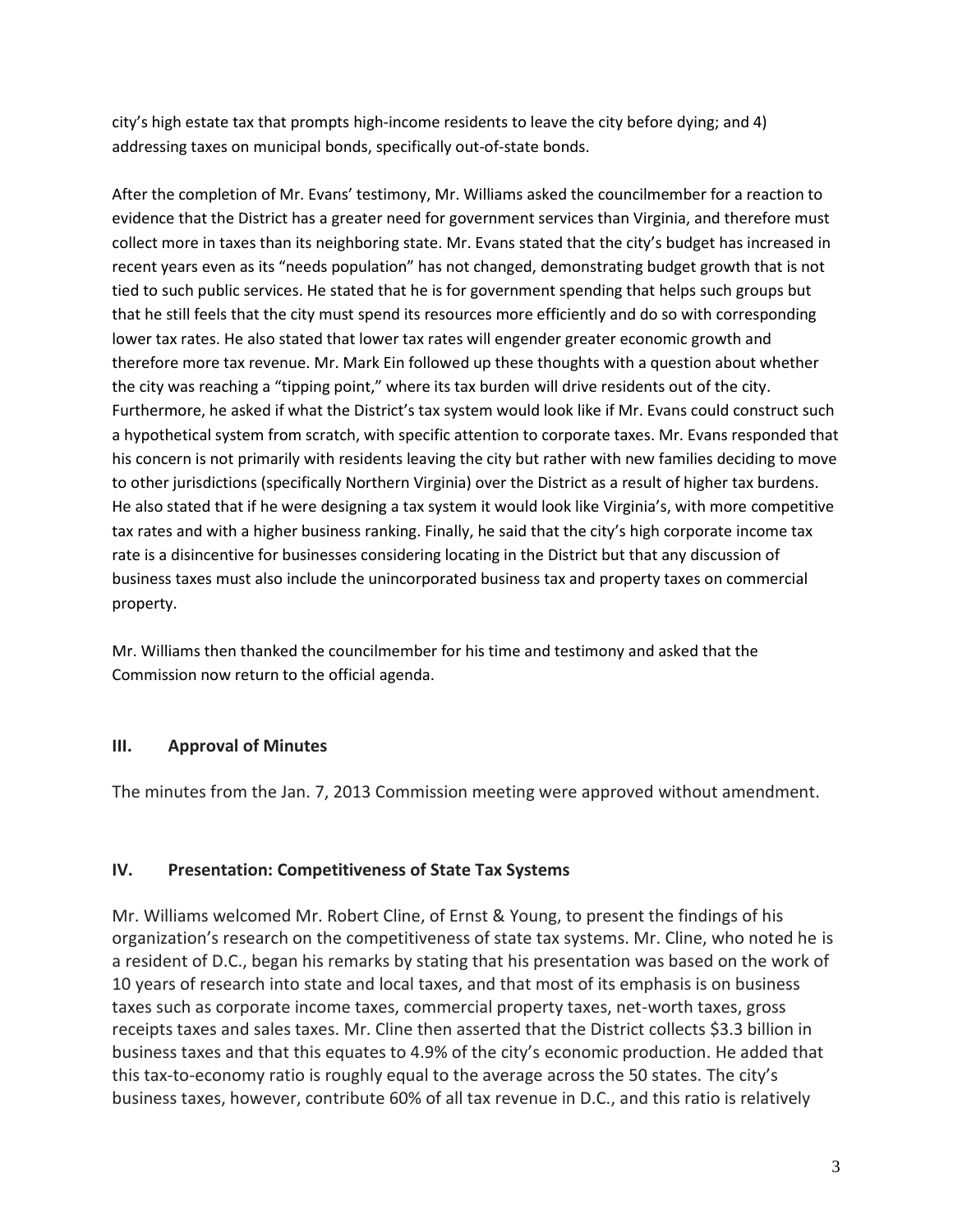high. Mr. Cline noted that this heavier reliance on business taxes is most likely the result of the District's unique inability to tax non-resident income earned in the city. Furthermore, he stated that half of all business taxes in D.C. are property taxes, and that this is also a high percentage when compared with other states. Mr. Cline also remarked that a main contention of his organization is that business taxes are household taxes, and stated that his research has shown that D.C. residents pay 84% of increases in business taxes.

Mr. Cline then detailed his organization's study of state business environments, which is based on an economic model for hypothetical firms such as corporate headquarters and research and development organizations. Mr. Cline said that, according to his study, D.C. ranked "way behind" other states under their set of criteria. He also noted that the poor showing of the District did not change when manufacturing was removed from the model. He specifically cited the District's sales tax base as prohibitive for business investment. Mr. Cline said that too many business inputs are taxed in D.C., and that the city should make a concerted effort to limit retail sales taxes to final purchases. Additionally, while not calling them "recommendations," he listed three options for improving the competitiveness of the city's tax system: 1) lowering property taxes (and eliminated all personal property taxes); 2) utilizing a single sales factor apportionment for corporate tax income; and 3) lowering sales taxes on business inputs.

At the conclusion of Mr. Cline's testimony, Mr. David Brunori asked if the elimination of the corporate income tax and/or sales taxes on business inputs would help the District in competing for business. Mr. Cline responded that since D.C., like many jurisdictions, has such a broad sales tax base that merely a reduction in the sales tax rate would assist the city in attracting business. On corporate income taxes, he said this tax amounts for less than 10% of business taxes, and therefore the city cannot solely focus on this kind of business tax if it hopes to attract businesses. Finally, he said that whenever a tax is reduced the manner in which that tax cut is paid for is just as critical a decision. Mr. Williams then asked if Mr. Cline was a believer in the "Laffer effect," the idea that lower tax rates will engender higher tax revenues through greater economic growth. Mr. Cline stated that lower business taxes will lead to the creation of jobs but that he has never found a tax cut that "paid for itself." Mr. Williams then asked if, as other researchers have asserted, too much emphasis is placed on taxes given all the other inputs that go into business decisions. Mr. Cline stated that, regardless of how important taxes are, they are certainly becoming *increasingly* important in business decisions as capital and labor becomes less rigid. Related, he advised that the District focus more on comparisons with its neighbors (Maryland and Virginia) than comparisons with the nation. Mr. Fizroy Lee then asked Mr. Cline about his assertion that fully 84% of business taxes—or 84% of new business taxes—are passed on to residents of D.C. Mr. Lee was curious how Mr. Cline's organization arrived at this number given that his organization, the Office of the Chief Financial Officer, had come to the conclusion that more than half of such activity leaks to the city's suburbs. Mr. Cline stated that such differences are the result of different methodology. Mr. Ed Lazere then asked Mr. Cline to explain how D.C. has experienced such large economic and population growth in the past few years given what was being described as an outsized tax burden for its residents. Mr. Cline responded that the focus of the Commission should be on the future, not the past, and that the city must also ensure that it gets its fair share of regional economic and population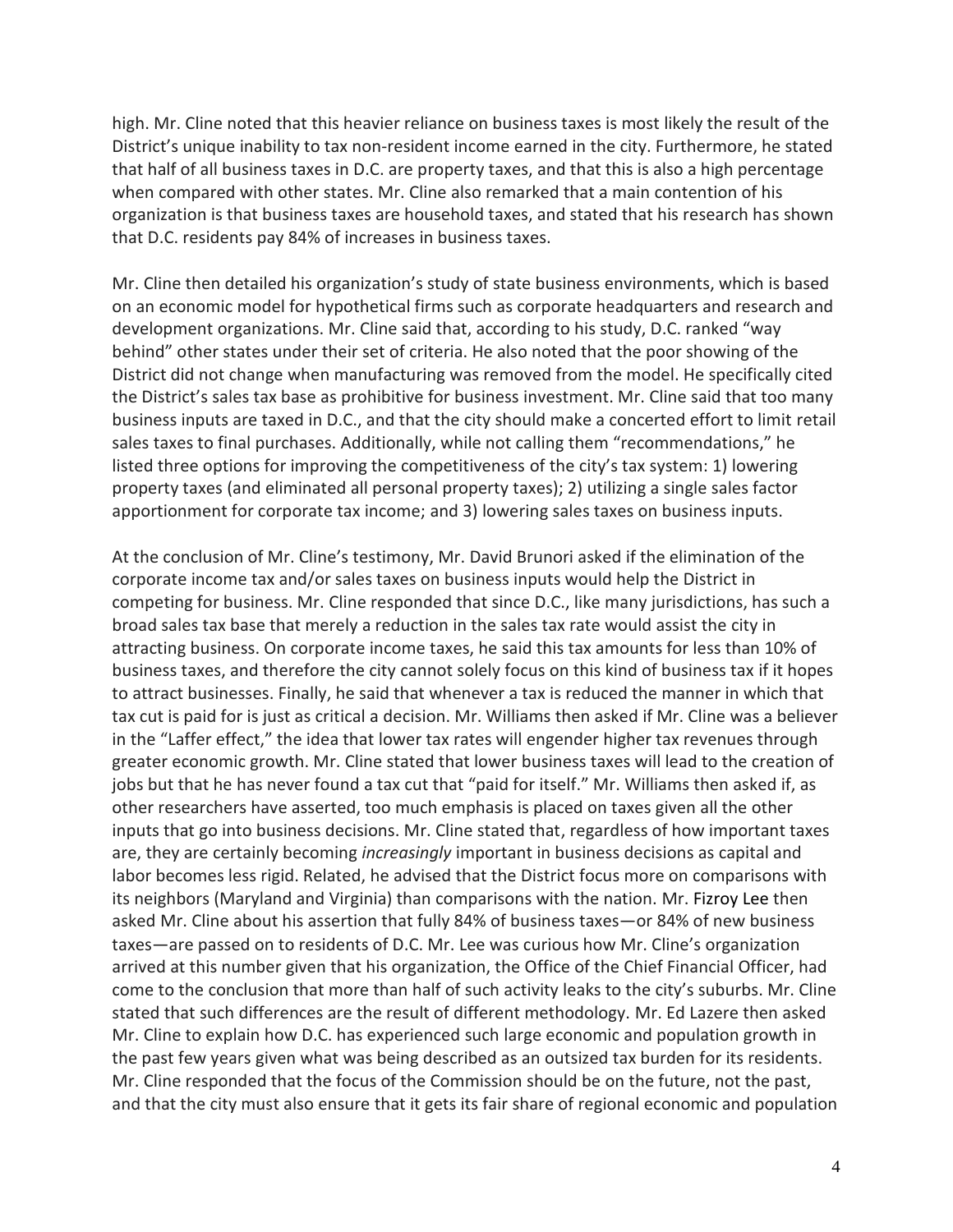gains. Mr. Lazere concluded his questions and comments by asking that the Commission further investigate evidence tying the city's competiveness with its tax rates before making any related recommendations.

### **V. Presentation: State Tax Incentives**

Mr. Jeff Chapman, of the Pew Center on the States (PCS), was then welcomed to testify before the Commission on state tax incentives. Mr. Chapman was appearing in the place of Mr. Robert Zahradnik, also of PCS, who was schedule to speak but had to miss the meeting on account of an illness. Mr. Chapman's presentation was based on two recent PCS studies of state tax incentives: "Evidence Counts" and "Avoiding Blanks Checks." Mr. Chapman began his testimony by noting that PCS is dedicated to ensuring that governments work well. As such, his organization established a three-step program for governments that wish to create successful and accountable tax incentive programs: 1) plan carefully; 2) examine efficacy; and 3) ensure policymakers use such examinations in budget decisions. The first step is necessary to protect jurisdictions against future revenue losses because the cost of tax incentives can grow exponentially. Mr. Chapman cited tax incentives that in fact grew in cost from millions of dollars to hundreds of millions of dollars in only a few years. Furthermore, he added that a key component to careful planning is ensuring a long-term evaluation process is established at the outset. This helps establish goals and benchmarks by which to measure the tax incentive in future years. The second step, carried out during the life of the tax incentive, is to consistently measure the efficacy of the program and to do so against a "but for" standard. This standard seeks to answer a question such as: What decisions would businesses have made "but for" the tax incentive? Additionally, the benefits of the program must always be measured against its cost. For example, it is possible for governments to create tax incentives that successfully catalyze business growth but do so at a cost to the government that far outweighs any additional economic growth. Mr. Chapman also stressed that these examinations must draw clear conclusions that are designed specifically to guide policymakers. Furthermore, these evaluations must be built into the budget process (for example, sun setting tax incentives) so that legislatures are forced to address these policies. Mr. Chapman noted that his research shows that no matter the quality of a study, no tax policies were acted upon unless policymakers were forced to update or extend such tax incentives.

Finally, Mr. Chapman graded the District with respect the criteria he had just laid out, saying that the city both does some things well and other poorly. On planning, he noted that D.C. produces fiscal impact studies on proposed legislation. The city, however, does not consistently cap tax incentives. With respect to evaluating incentives and linking results to decision-making, Mr. Cline stated that the District has so far taken no action on either of these principles.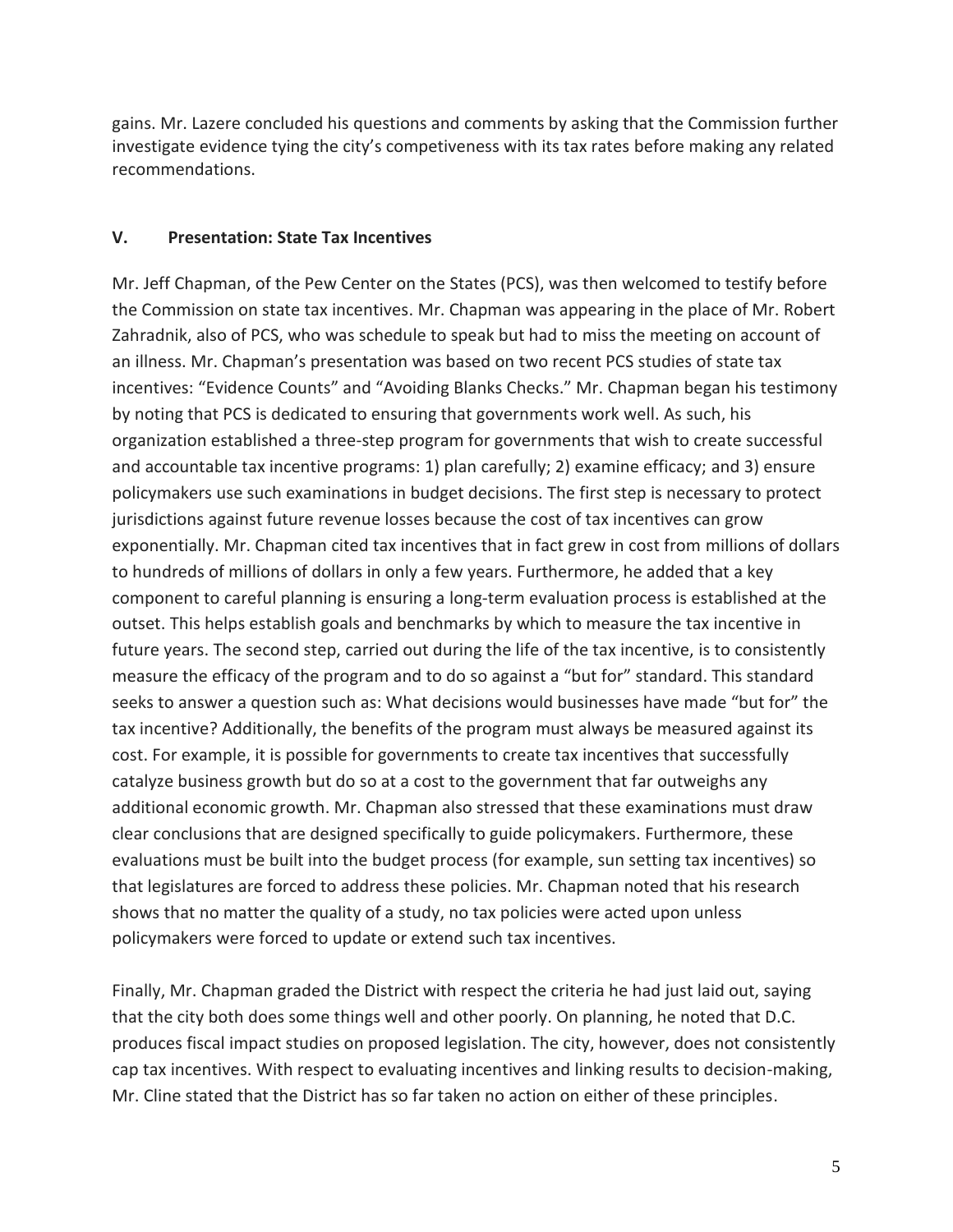Mr. Williams opened questioning by asking Mr. Cline how the city can analyze incentives, such as tax increment financing (TIF), which make "but for" analyses very difficult. Mr. Cline agreed such studies are inherently difficult but that governments still must search for meaningful data so that there is some analytical basis for keeping or ending such programs. Ms. Nicola Whiteman then asked if the District's focus on project-driven incentives factors into PCS's study. Mr. Cline said that, overall, D.C. is doing a good job of collecting more information but that the city must now focus on what to do with that information and how to insert it into the budget process. Mr. Lazere, following up on this point, asked about additional resources required for such evaluations. Mr. Cline responded by noting that D.C. is fortunate in that it already has—especially when compared with other states—a large staff and capacity for conducting good, nonpartisan policy analysis.

### **VI. Presentation: Tax Policy and Economic Development in D.C.**

The next presentation came from Mr. Jeffrey Oakman and Ms. Lindsay Clark, both fiscal analysts with the Office of Revenue Analysis (ORA), who joined the meeting to discuss tax policy as it relates to economic development in D.C. Mr. Oakman opened the presentation by noting that "economic development" is defined here as policies aimed at growing and diversifying the District's tax base. This includes activates such as constructing real estate, attracting and retaining business, and neighborhood revitalization. With respect to tax policy, this includes bond debt services and tax expenditures but not grants and expenditures on contracts. Taxspecific economic development accounted for 28.7% of D.C. economic development spending and tax expenditures in fiscal year 2012. Mr. Oakman noted that in D.C. tax expenditures for economic development have grown over the past 15 years and that the geographic targets of such policy tools have shifted from mostly downtown to revitalizing other neighborhoods. He also highlighted two differences between D.C. and national tax policy in this area: 1) the District's TIF programs are project-specific while other jurisdictions use TIFs for communal infrastructure; and 2) D.C.'s payment in lieu of taxes (PILOT) programs are used with previously tax-exempt properties that are set to be privately developed (and eligible for taxation) but remain tax-exempt while other jurisdictions use PILOTS to capture revenue from traditional taxexempt institutions. The District first authorized TIFs in 1998 while PILOTS were first used by the city in 2004. Both of these programs, as well as general obligation bonds, are restricted by the city's limit on debt financing. This limit was lowered from 17% of general fund expenditures to 12% in 2009.

Ms. Clark then presented information on ORA's role in analyzing the fiscal impact of such programs, and how the office conducts "but for" studies of the efficacy of these tax incentives for economic development. She also noted that tax incentives are split into two categories: 1)